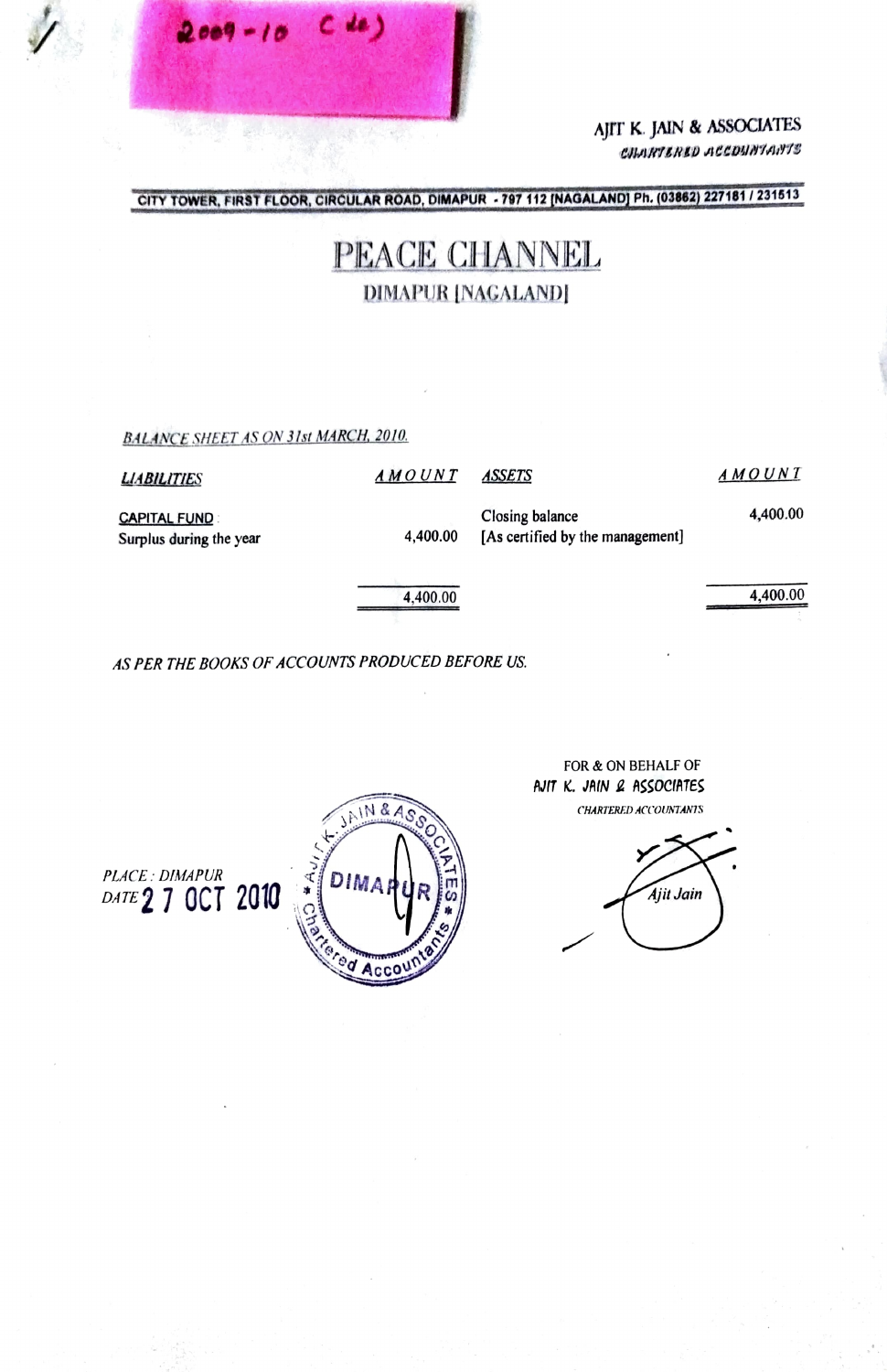AJIT K. JAIN & ASSOCIATES CHARTERED ACCOUNTANTS

CITY TOWER, FIRST FLOOR, CIRCULAR ROAD, DIMAPUR - 797 112 [NAGALAND] Ph. (03862) 227181 / 231513

## PEACE CHANNEL **DIMAPUR [NAGALAND]**

INCOME & EXPENDITURES ACCOUNT FOR THE PERIOD FROM 01/04/2009 TO 31/03/2010.

| <b>EXPENDITURES</b>                                                                                                                                                                                                                   | AMOUNT                                                                                       | <b>INCOMES</b>                                                                  | AMOUNT                             |
|---------------------------------------------------------------------------------------------------------------------------------------------------------------------------------------------------------------------------------------|----------------------------------------------------------------------------------------------|---------------------------------------------------------------------------------|------------------------------------|
| To Printing & Stationery<br>To Travelling Expenses<br>To Staff & Volunteer Welfare<br>To Repairs & Maintenance<br>To Peace Channel Band<br>To Resource person's fees<br>To National youth peace seminar<br>To Surplus during the year | 8,142.00<br>832.00<br>10,688.00<br>2,320.00<br>9,925.00<br>8,350.00<br>37,793.00<br>4,400.00 | By Course & Seminar fees<br>By Donation from well wishers<br>By Membership fees | 30,500.00<br>47,750.00<br>4,200.00 |
|                                                                                                                                                                                                                                       | 82,450.00                                                                                    |                                                                                 | 82,450.00                          |

AS PER THE BOOKS OF ACCOUNTS PRODUCED BEFORE US.

**PLACE: DIMAPUR** DATE2 7 OCT 2010



FOR & ON BEHALF OF AJIT K. JAIN & ASSOCIATES **CHARTERED ACCOUNTANTS**